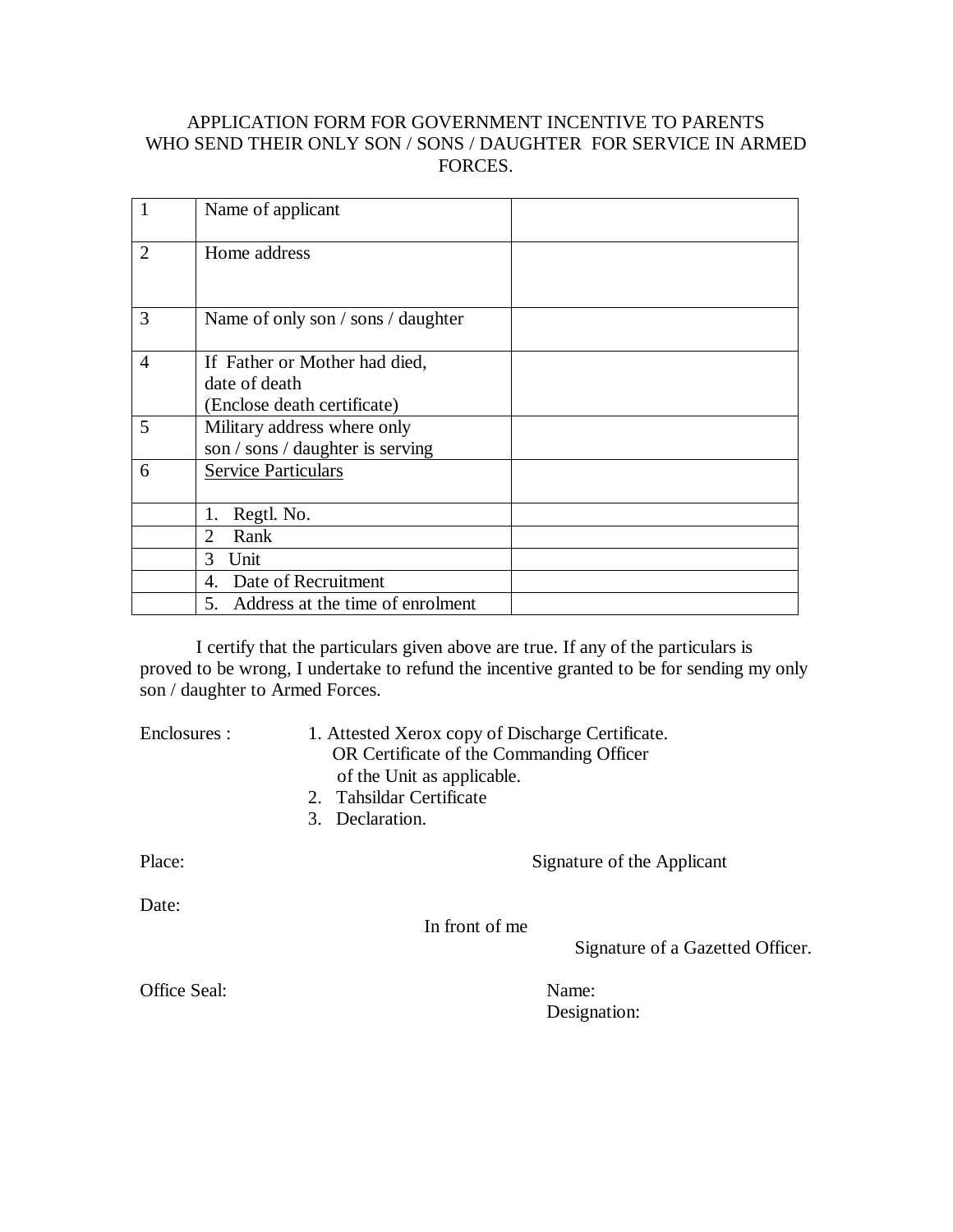# CERTIFICATE OF THE TAHSILDAR TO GET WAR SERVICE INCENTIVE TO THE PARENTS WHO SEND THEIR ONLY SON /SONS TO ARMED FORCES

Under G.O.Ms.No.805 Public (Military) Department, dated 13.8.1981)

### **CERTIFICATE**

Thiru / Tmt

is residing at Door No. Street

Villlage/Town/City

of Taluk District

#### DETAILS OF SON / SONS / DAUGHTERS

| S.No. | Name of the dependant | Relationship | Occupation |
|-------|-----------------------|--------------|------------|
|       |                       |              |            |
|       |                       |              |            |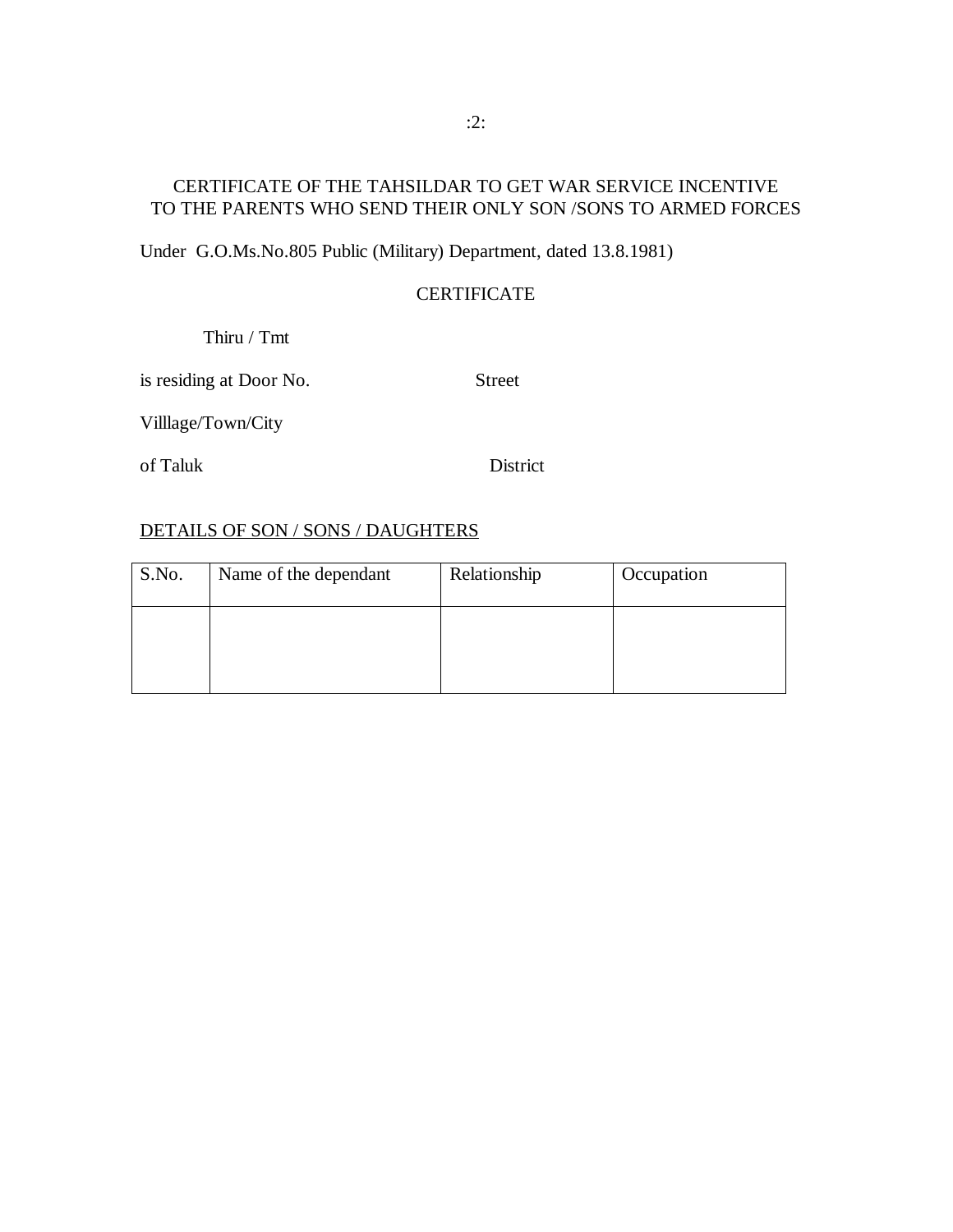## DECLARATION

I Thiru / Tmt

Son of

residing at Door No Street

Village / Town / City of Taluk

of District

hereby declare that the following are the details of children

| S.No. | Name of the dependant | Relationship | Occupation |
|-------|-----------------------|--------------|------------|
|       |                       |              |            |
|       |                       |              |            |

I declare that the information furnished are correct.

Place : Signature of the Applicant

Date:

Witnesses

1.

2.